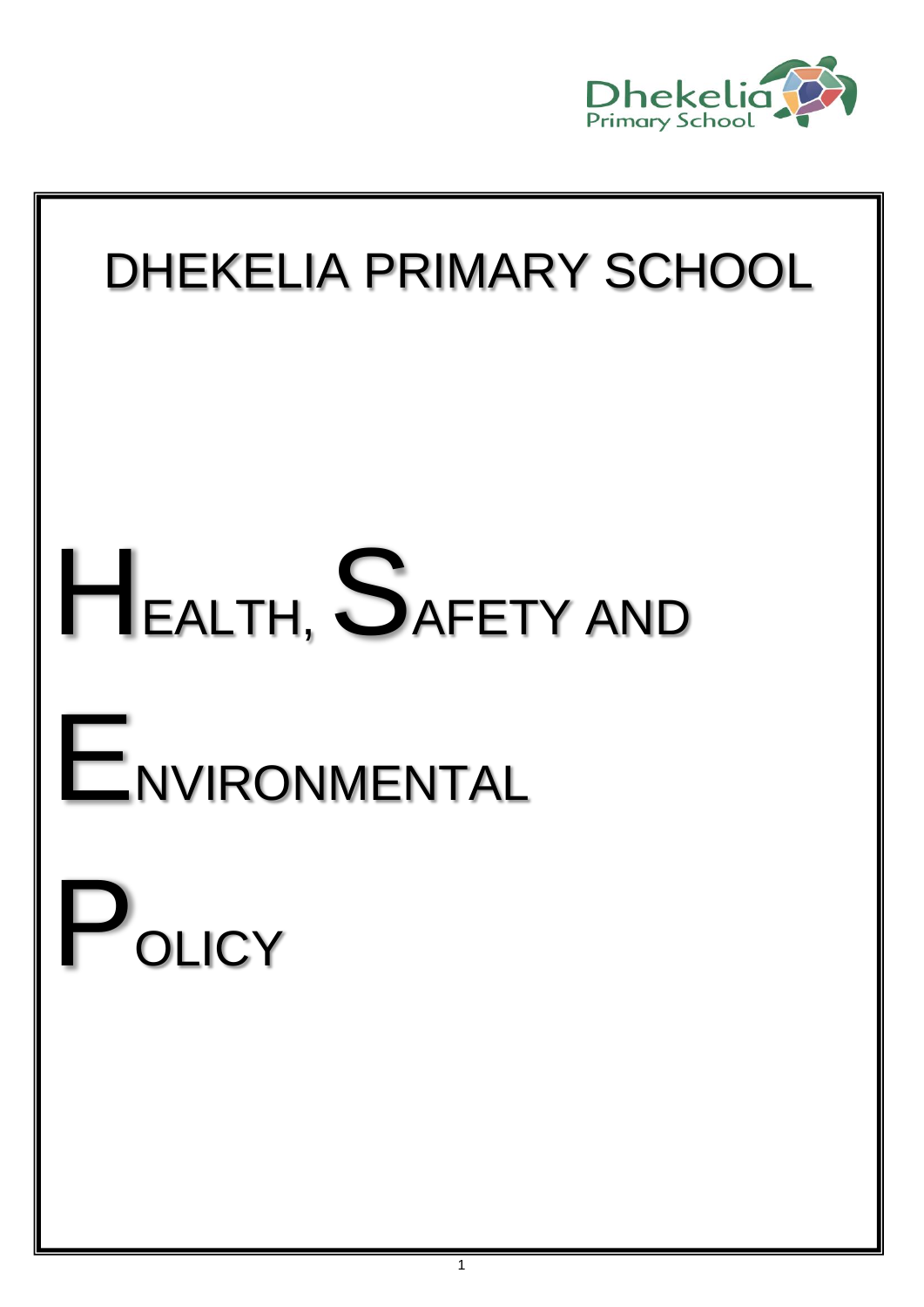

# **DHEKELIA PRIMARY SCHOOL Health, Safety and Environmental Policy**

| <b>Topic</b> | Page No |
|--------------|---------|
|              |         |
|              |         |
|              |         |
|              |         |
|              |         |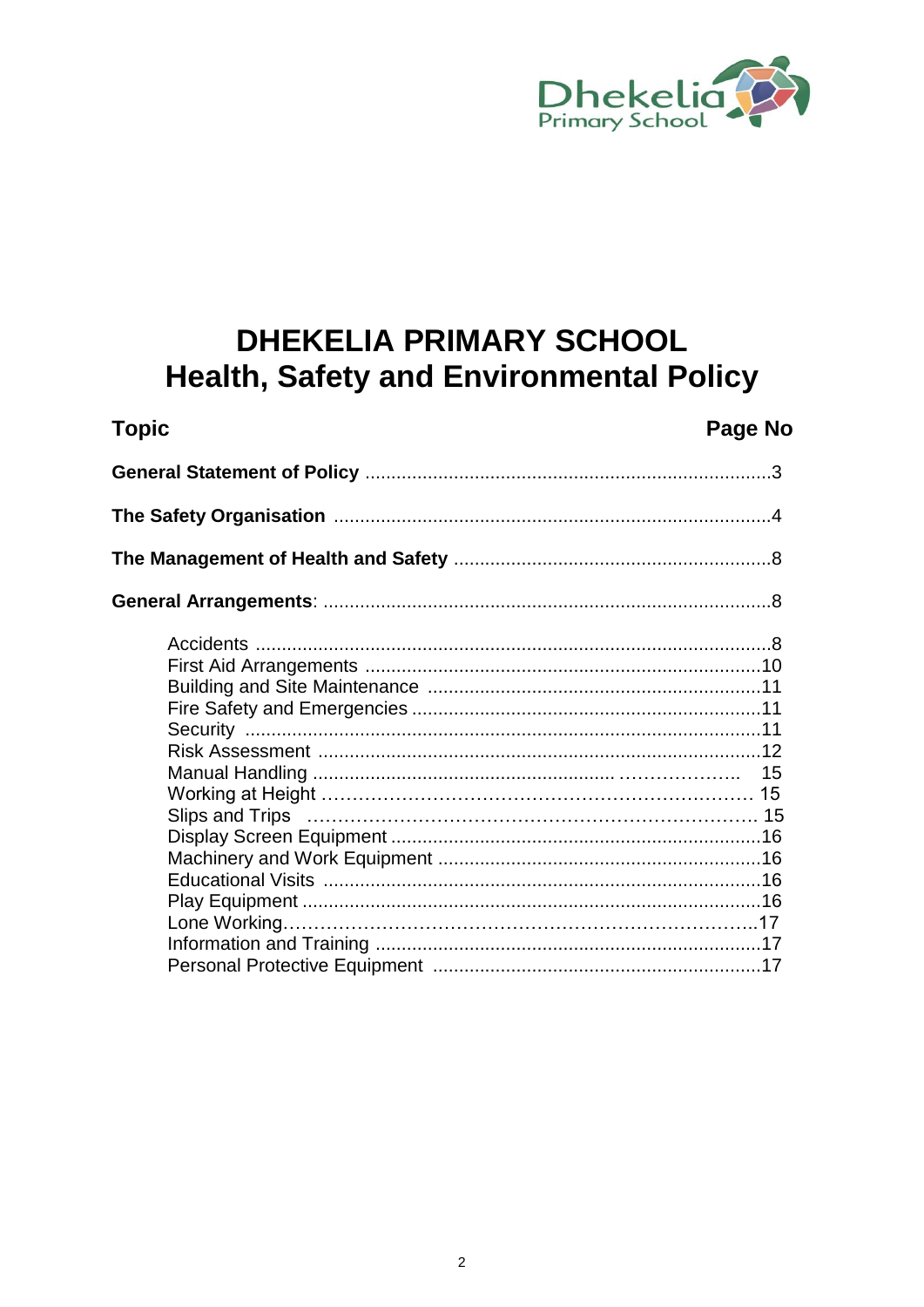

# **General Statement of Policy**

In partnership with MOD, the Headteacher recognises her responsibility to provide a safe and healthy environment for teaching and non-teaching staff, students, contractors and other visitors to the premises and will take all reasonably practicable steps within his power to fulfil this responsibility. This does not detract from the responsibility of all individual school users to help to maintain a safe and healthy working environment. Such matters include:

- a safe place of work and a safe working environment
- safe equipment
- safe systems of work
- safe access to and egress from places of work
- the assessment of all significant risks associated with work processes, and the adoption of appropriate precautions
- the provision of adequate information, instruction, training and supervision
- adequate consultation with staff on all matters relating to health and safety, and the fostering of a positive safety culture in the school
- keeping abreast of legislation by obtaining advice from HQ MOD Schools and through persons competent in health and safety matters
- a written system of safety management which includes:
	- the identification of needs and objectives, in order of priority
	- the allocation of appropriate funds
	- the integration of health and safety planning within the School SHEF Management Plan
	- the regular monitoring of progress, and of safety performance, to be used in the planning process
	- an annual review of the safety policy
	- the inclusion of health and safety on the agenda of Headteacher SGC meetings and termly SHEF meetings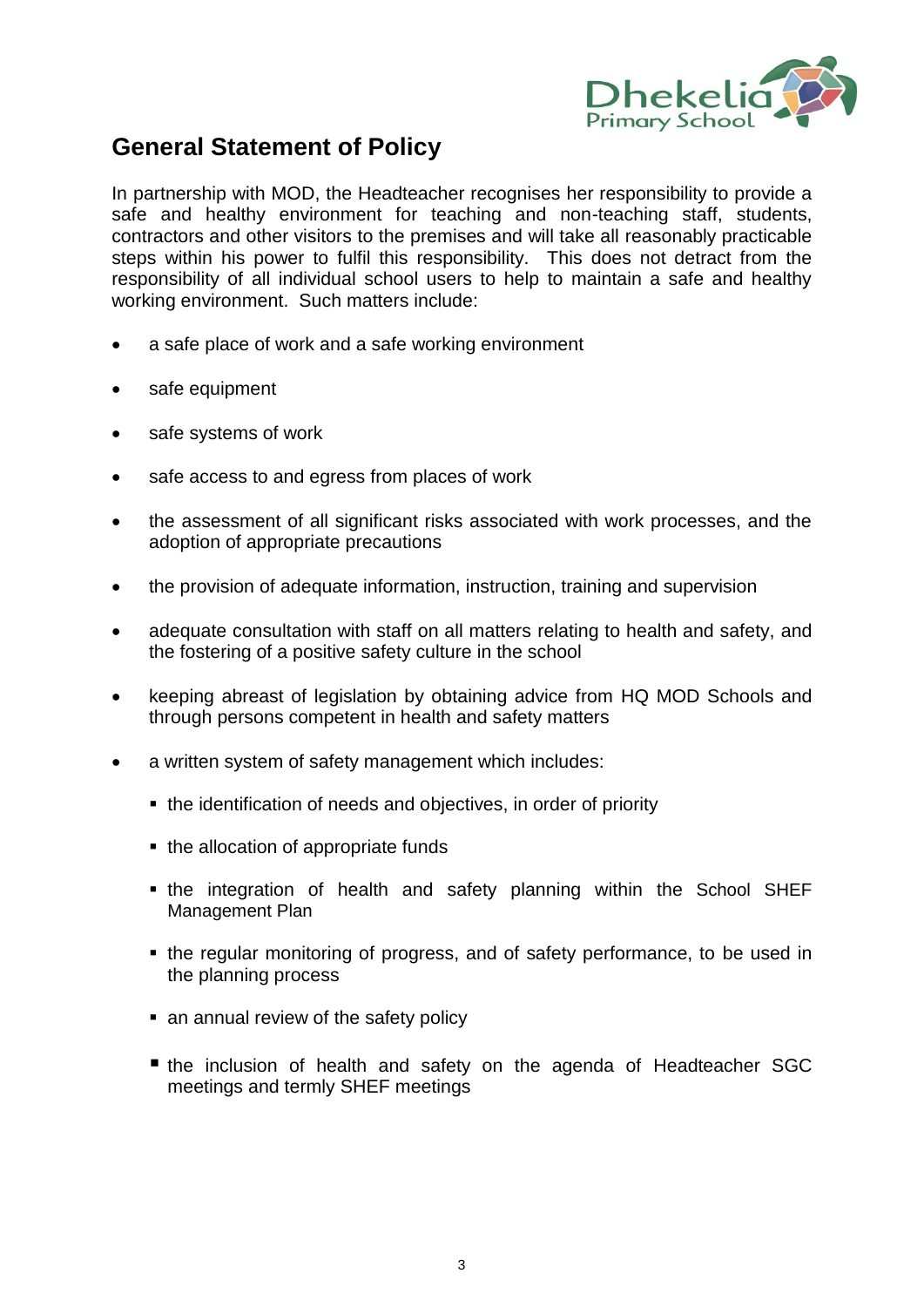

# **Safety Organisation**

| <b>Title</b>                                                                | <b>Name</b>                                                                                                                                       |
|-----------------------------------------------------------------------------|---------------------------------------------------------------------------------------------------------------------------------------------------|
| Headteacher                                                                 | <b>MRS HELEN LAKEY</b>                                                                                                                            |
| School Safety Coordinator (if appointed)                                    | <b>MRS EMMA BOYD</b>                                                                                                                              |
| Deputy Headteacher                                                          | <b>CORINNA SUTTON</b>                                                                                                                             |
| Subject Coordinators (and<br>0f<br>areas<br>responsibility, if not obvious) | All teaching staff – see staff handbook                                                                                                           |
| Coordinator - COSHH                                                         | <b>GEORGE KYRIACOU</b>                                                                                                                            |
| Coordinator - Manual Handling                                               | <b>MRS HELEN LAKEY</b>                                                                                                                            |
| Coordinator – Fire and Emergency                                            | <b>GEORGE KYRIACOU</b>                                                                                                                            |
| Coordinator - First Aid                                                     | <b>MRS EMMA BOYD</b>                                                                                                                              |
| Educational Visit Coordinator (EVC)                                         | <b>MRS HELEN LAKEY</b>                                                                                                                            |
| Membership of the Health and Safety<br>committee                            | <b>MRS HELEN LAKEY</b><br><b>MRS EMMA BOYD</b><br><b>GEORGE KYRIACOU</b><br>None appointed - MOD Schools SHEF (C)<br><b>SGT TONY KEENAN (SGC)</b> |

# **The School Governance Committee**

The Governing Body will:

- require the Headteacher to ensure all school personnel and stakeholders are aware of and comply with this policy;
- responsibility for ensuring that the school complies with all equalities legislation;
- nominated a designated Equalities governor to ensure that appropriate action will be taken to deal with all prejudice related incidents or incidents which are a breach of this policy;
- responsibility for ensuring this policy and all policies are maintained and updated regularly;
- responsibility for ensuring all policies are made available to parents;
- the responsibility of involving the School Council in the development, approval, implementation and review of this policy;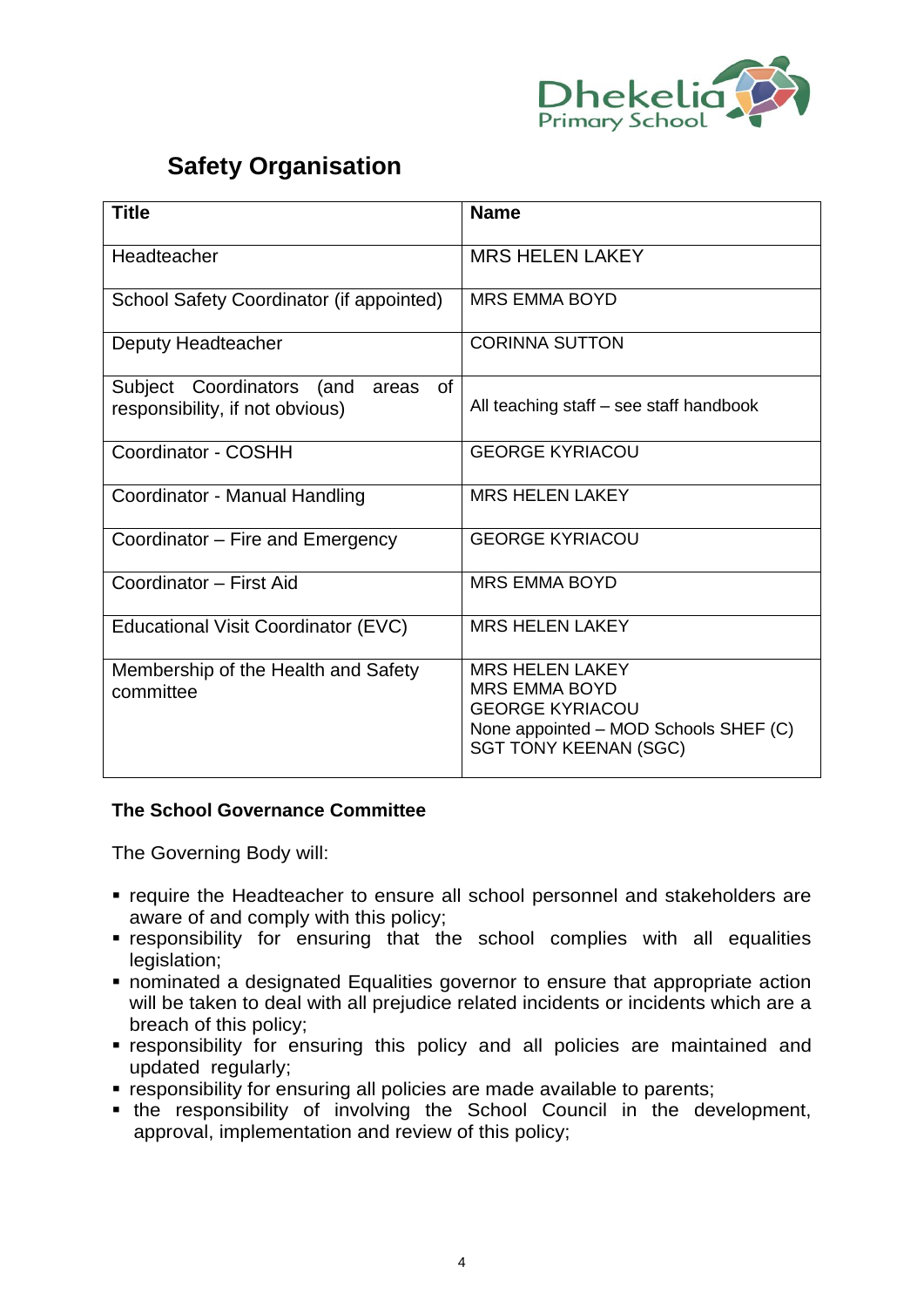

- nominated a link governor to visit the school regularly, to liaise with the Headteacher and the coordinator and to report back to the Governing Body, Vice Chair
- responsibility for the effective implementation, monitoring and evaluation of this policy

#### **Headteacher**

The Headteacher is responsible to HQ MOD schools for all matters concerning the safe conduct of staff and students in the school and all its related activities. Assistance in this task is provided by the senior leadership team who comprise of the deputy and assistant headteachers, the site manager and the Health and safety representative.

The Headteacher, assisted by the management team, is required to:

- establish a structured system of safety management, in accordance with MOD guidance and the MOD Safety Policy, comprising:
	- the identification of safety requirements and objectives
	- the clear identification of priorities
	- the incorporation of safety requirements and future objectives in the development and budget planning of the school, and where appropriate, inclusion in the School SHEF Management Plan
	- the regular monitoring and review of safety performance, progress and future needs so that this information is fed back into the planning process.
- implement a system for protecting all persons on the premises, or involved in school activities, from risks which are reasonably foreseeable
- coordinate any necessary safety arrangements with any contractors working on the site
- implement such procedures as are necessary to comply with all legislation concerning health and safety, in accordance with MOD guidance
- provide regular reports on significant issues and general progress to HQ MOD **Schools**
- foster the growth of a positive safety culture, in which all the staff share the aim of continuous improvement in health and safety.

#### **The Deputy Headteacher**

The Deputy Headteacher assists the Head in the day-to-day management of the school, and deputises for the Head during any period of absence.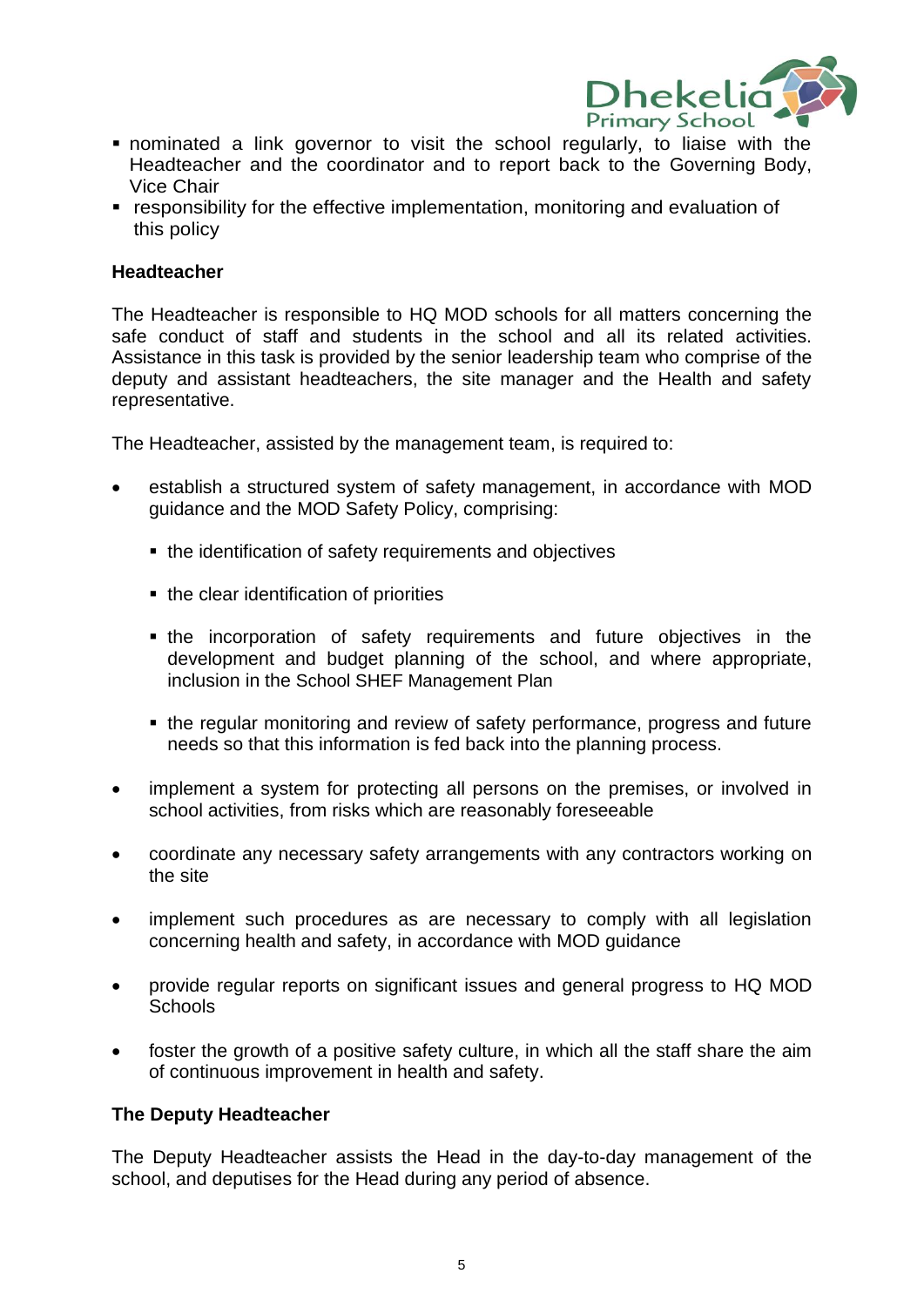

# **The Assistant Headteacher**

The Assistant Headteacher assists the Head and the Deputy Headteacher in the day-to-day management of the school with a specific focus on inclusion.

#### **Phase Leaders**

The Phase leader for Foundation Stage, Key Stage1 and Key Stage 2 is responsible to the Headteacher for the safe management of the phase, in accordance with MOD guidance and the MOD Schools Safety Policy, and for implementing all school procedures relating to health and safety.

The Phase leader will identify and clearly prioritise both the immediate and long term requirements of the phase, with regard to health and safety, and provide this information to the Headteacher so that it may be included in the normal budget planning arrangements.

 Phase leaders will make appropriate arrangements for the periodic monitoring of safety standards, arrangements, and progress towards identified objectives. He/she will report the results to the Headteacher, for incorporation in the regular review of safety matters and inclusion, where appropriate, in the School SHEF Management Plan and/or budget planning.

The Phase leader will assist in the fostering of a positive safety culture within their department.

#### **Site Manager**

The duties of the site manager are carried out under the direction of the Headteacher and the Health and Safety Representative.

The site manager is responsible to the Headteacher for the safe management of the school site, in accordance with MOD guidance and the MOD Safety Policy, and for implementing all school procedures relating to health and safety.

The Site Manager is responsible for the timely identification of health and safety matters during the course of daily locking and unlocking activities.

The Site Manager will identify and inform the Headteacher (or Leadership team in her absence) and the health and safety rep of any requirement, with regard to health and safety and will work, in line with local Station procedures to report, monitor the implementation and quality of work to remedy issues identified. The Site manager will ensure that all works are recorded and logged for tracking purposes.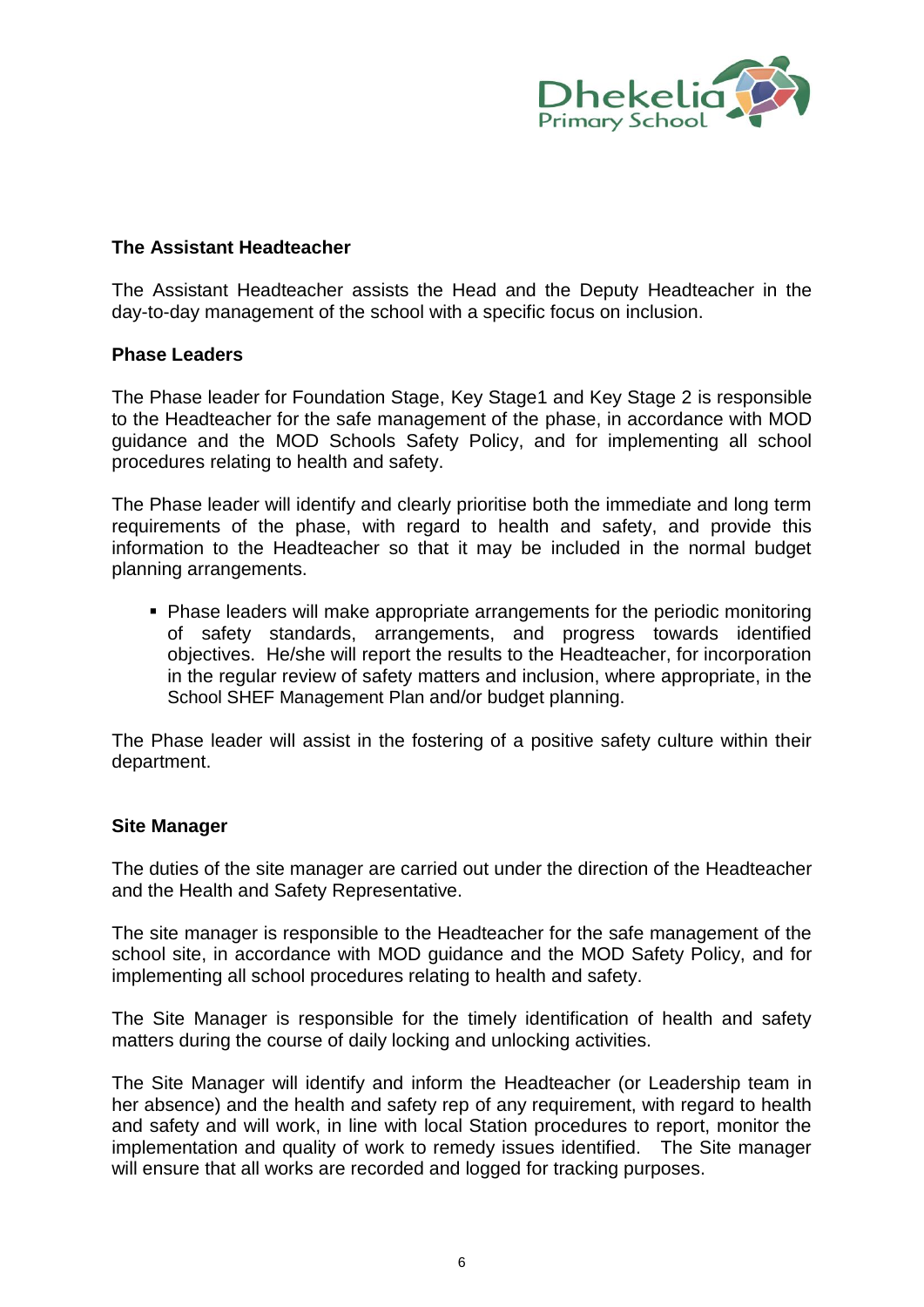

The Site Manager will be responsible to ensuring the safe working of contractors on site by making sure that they sign in, read the health and safety notices and are briefed on safe working practices in the school environment. The Site Manager will work with the Headteacher or appropriate phase leader to co-ordinate the work of contractors to minimise disruption to learn and ensure the safety of all.

The Site Manager will make appropriate arrangements for the periodic monitoring of safety standards, arrangements, and progress towards identified objectives. He/she will report the results to the Headteacher, for incorporation in the regular review of safety matters and inclusion, where appropriate, in the School SHEF Management Plan and/or budget planning.

The Site Manager will assist in the fostering of a positive safety culture within their department.

# **All Staff**

Section 7 of the Health and Safety at Work Act places duties on all staff to take reasonable care for the health and safety of themselves and of other persons who may be affected by their acts or omissions at work and to cooperate with the employer and his representatives so far as is necessary in order for the employer to fulfil any of the relevant statutory provisions.

Section 8 of the Health and Safety at Work Act makes reckless interference with or misuse of anything provided in the interest of health, safety or welfare an offence.

Health and safety legislation requires all staff to:

- use all materials, machinery and equipment etc in accordance with the information, instruction and training which they have received
- report immediately to their line manager any defects in the equipment etc.
- report immediately to their line manager any serious and immediate danger to health and safety
- report to their line manager any matter which they, taking into account their instruction and training, would reasonably consider represented a shortcoming in the protective arrangements for health and safety (it is sufficient to report a given matter once only, and not to have to repeat it)

All members of staff are responsible for:

 observing all instructions on health and safety issued by Service Children's Education SHEFA and/or Director, Headteacher, Key Stage Leader or any other person delegated to be responsible for a relevant aspect of safety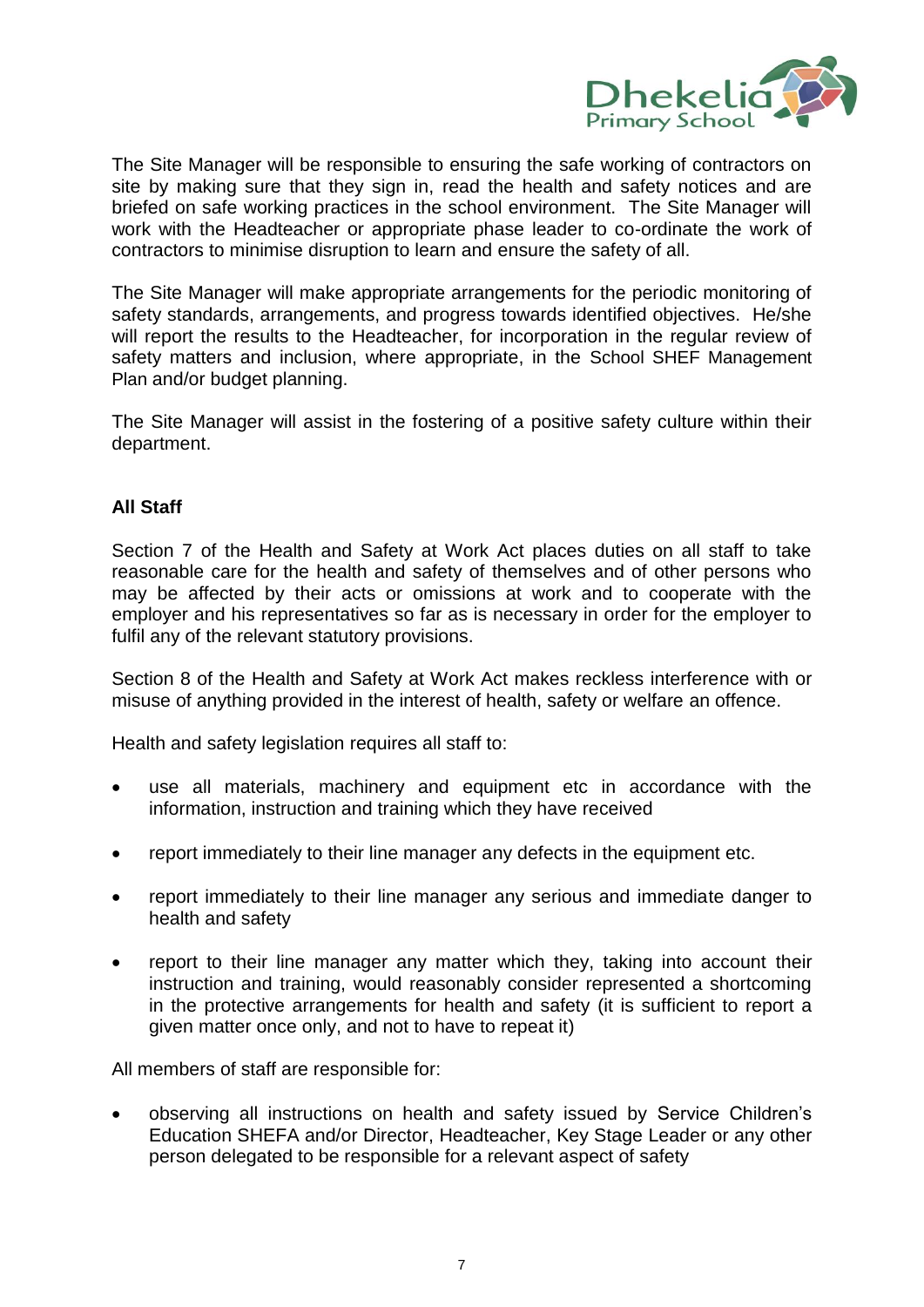

- observing all safety rules relating to the use of specific machinery or equipment
- reporting all accidents to their Key Stage leader/ Health and Safety Co-ordinator or Headteacher, and ensuring that an accident report form is completed
- reporting all potential hazards to health and safety to the Headteacher, Health and Safety Co-ordinator or site manager

# **The Management of Health and Safety**

The Management of Health and Safety at Work Regulations require that a thorough and modern system of safety management is adopted as described in the SCE(MOD) Safety Policy 2014.

# **General Arrangements**

# **Meetings of the Health and Safety Committee**

*Purpose of Meetings:*

- To direct and coordinate the necessary planning for Health and Safety, and to draft the School's Safety Policy
- To review, prioritise and direct the safety initiatives arising from:
	- plans submitted by departments and/or coordinators
	- **•** reports concerning safety inspections, audits, accident reports and other means of monitoring performance
	- new information or guidance received from HQ MOD Schools or enforcing authorities
- To audit all parts of the safety management system on an ongoing basis.

#### *Frequency of Meetings*

Termly meetings are conducted; minutes will be taken and displayed on the Health and Safety board in the school office. The school will also ensure representation at the quarterly station SHEF meetings led by DHK HQ SHEFA/QM.

# **ACCIDENT REPORTING PROCEDURES**

1. It is a legal requirement that every workplace must have an efficient and formal means of reporting and recording accidents.

2. Within MOD Schools the recording and reporting procedures are as follows;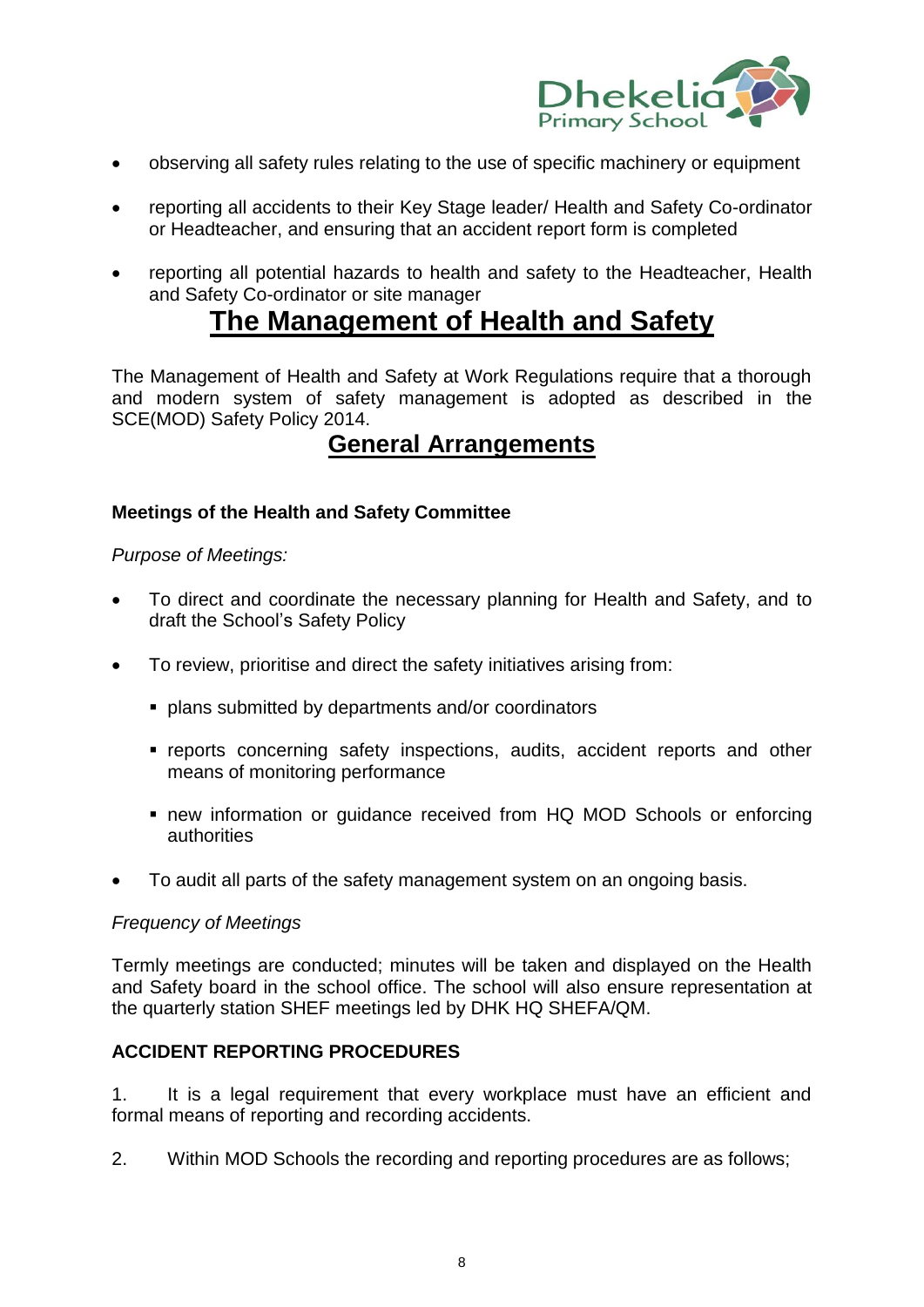

- a. Pupils suffering minor injuries following an incident are to have the details recorded through the schools in-house accident reporting format. Parents will be informed.
- b. If the following applies;
	- (i) Pupils require external medical assistance (whether at the time of the incident or after school hours but relating to an incident in school)

(ii) Staff injured at work (but require less than 3 days away from the workplace).

Parents must be notified immediately in the case of a pupil. **The incident must be recorded and reported by filling in the relevant details on the MOD Accident Reporting Form 510.** This can either be done by the injured party, if an adult, or by somebody else on their behalf. The Accident Report Form must be filled in electronically and then sent to the Lead SHEF Advisor as an attachment to an email [\(SCE-SupSvcs-](mailto:SCE-SupSvcs-SHEFAdv@mod.uk)[SHEFAdv@mod.uk\)](mailto:SCE-SupSvcs-SHEFAdv@mod.uk) as soon as possible after the incident an investigation should take place (see leaflet 20, 20a and 20b SCE SHEF Manual)

- c. In all other circumstances;
	- (i) A pupil is admitted to hospital following an incident occurring in school or school activities

(ii) A member of staff requires more than 3 days away from the workplace

(iii) All incidents involving contractors or visitors

The reporting and recording must be completed as in (b) above but in addition the Lead SHEF Advisor must be informed by telephone within an hour.

#### d. **Near Misses:**

Near Misses are to be reported and kept with in-house accident records.

#### e. **Dangerous Occurrences:**

Dangerous Occurrences are to be reported as follows: **The incident must be recorded and reported by filling in the relevant details on the MOD Accident Reporting Form 510.** The Accident Report Form must be filled in electronically and then sent to the Lead SHEF Advisor as an attachment to an email [\(SCE-SupSvcs-SHEFAdv@mod.uk\)](mailto:SCE-SupSvcs-SHEFAdv@mod.uk) as possible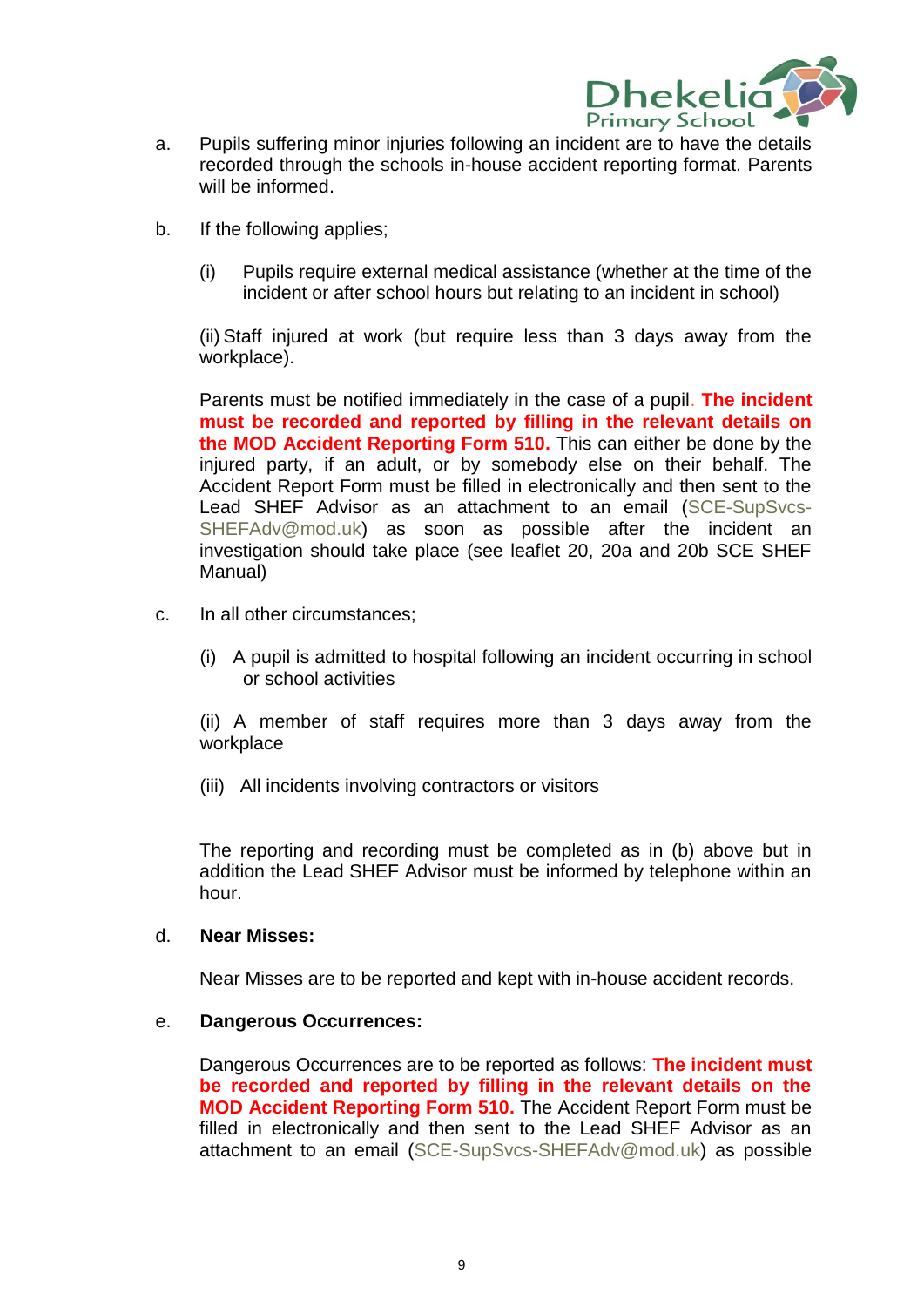

after the incident an investigation should take place (see leaflet 20, 20a and 20b SCE SHEF Manual)

### 4. **Definitions:**

**Accident** Any injury or occupational disease to a person or which caused/had the potential to cause a RIDDOR dangerous occurrence. See Annex C

I **Incident** a) An event which causes loss or damage to property, plant or equipment due to a shortfall in safety measures. b) An intervention or enforcement notice from an internal or external regulatory body. c) Contamination of an individual or workplace by an article contaminated with Chemical, biological or radioactive (CBR) material,

d) A CBR contaminated article being lost from institutional control.

- **Near-miss** An event that, while not causing harm, has the potential to cause injury, damage or ill health but which was avoided by circumstance or through timely intervention
- 5. Contact details for advice and the reporting of accidents are;
	- Lead SHEF Advisor: Ron Oakley
	- MOD Schools SHEF Advisor *none appointed*

HQ Service Children's Education, Portacabin 6 Trenchard Lines UPAVON **Wilts** SN9 6BE

Tel: 0044 1980 615853 e-mail: SCE-SupSvcs-SHEFAdv@mod.uk

#### **First Aid Procedures**

1. The requirement for first aid provision for employees is laid down in the Health and Safety (First-Aid) Regulations 1981. The general responsibility for taking reasonable care of pupils is enshrined in common law under the *in loco parentis doctrine*.

2. All medical issues should be directed to the school office. The office staff are qualified in First Aid or will be able to contact a suitably qualified individual to deal with concerns. The medical room is next to the school office and close to the Headteacher's office. Ideally children should be sent to the office with an adult. If this is not possible, the child should be accompanied by a minimum of 2 other children.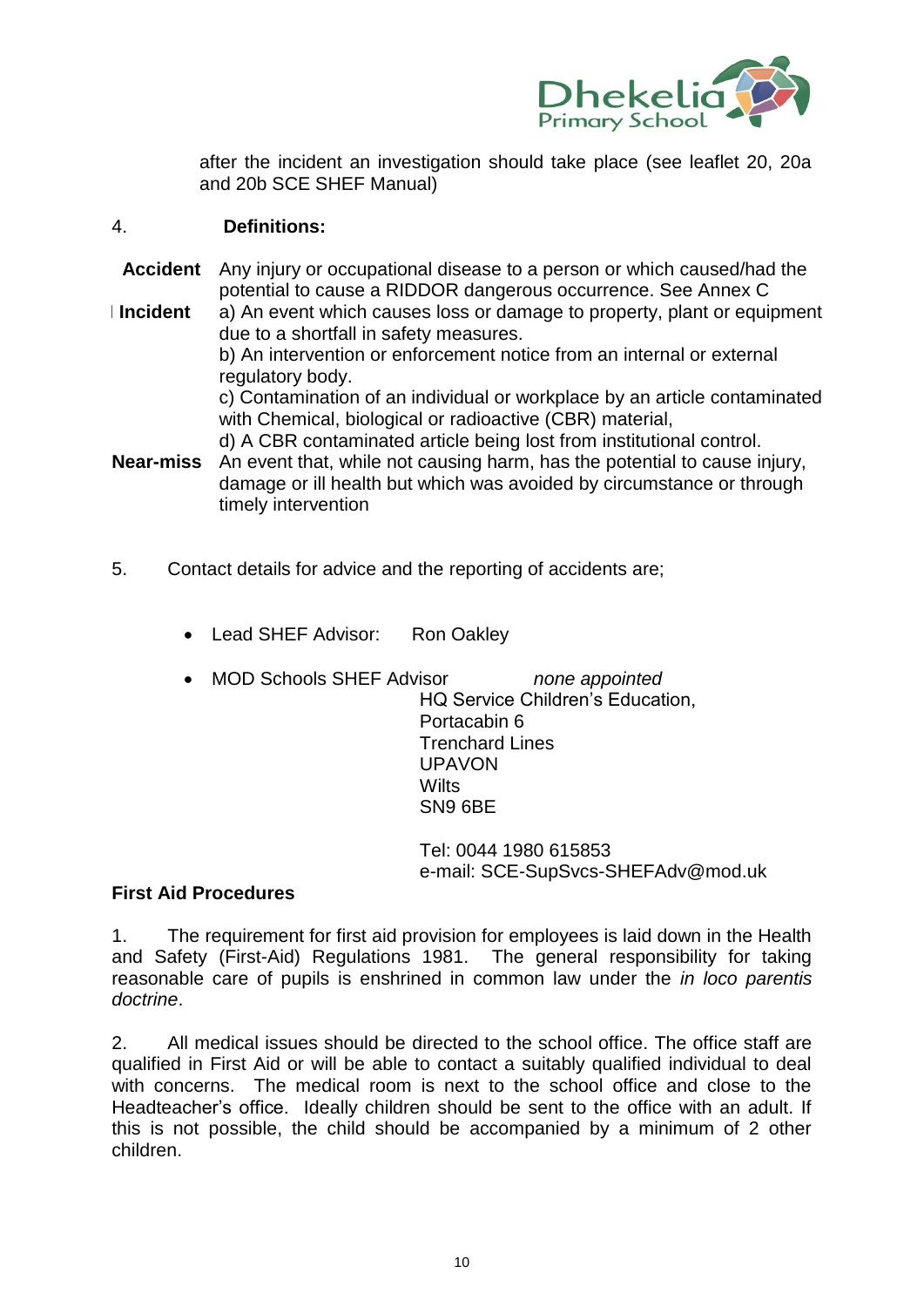

3. If a child has an accident and is not moving, the child must not be moved. Assistance should be sent for from the school office**.**

4. If the medical issue cannot be resolved by the office staff then emergency services should be contacted. Parents should be contacted after the emergency services and not before.

5. At break time whilst using the main playground areas, children who require minor medical attention will dealt with by first aid trained staff on duty on the playground and recorded in the First Aid Log. For more serious injuries and bangs and bumps to the head children should be taken to the First Aid room next to the school office. All children must be accompanied by another child. The first aider on duty will record details of the accident/illness in the log book for future reference.

6. Any instance of head collision must be reported to parent utilising the banged head letter held in the first aid room. This letter will be taken home with the children. Accidents/illness of a more significant nature should be reported to parents.

7. Children who are sick or have diarrhoea should be sent home immediately. Current Public Health England Guidelines recommend a period of 48 hours from last episode of diarrhoea or vomiting.

# **Building and Site Maintenance**

This is the responsibility of the Site Manager in conjunction with the Headteacher.

# **Fire Safety and Emergencies**

The Headteacher, in conjunction with the Site Manager is responsible for ensure that:

- The fire risk assessment is completed for each building. Several parties should be involved in the completion of this task
- Fire and Earthquake drills should take place each term
- The following arrangements for fire precautions should be in place to ensure that:
	- Flammable liquids are stored in a locked metal cupboard
	- Fire doors are always closed and never wedged open
	- Waste materials are collected daily and are stored in the appropriate place until collection
	- **Electrical equipment not in use is always isolated from the mains**

The Health and Safety Representative will check termly and verify the records maintained by the site manager as directed by the local Fire Service and SCE SHEF Manual.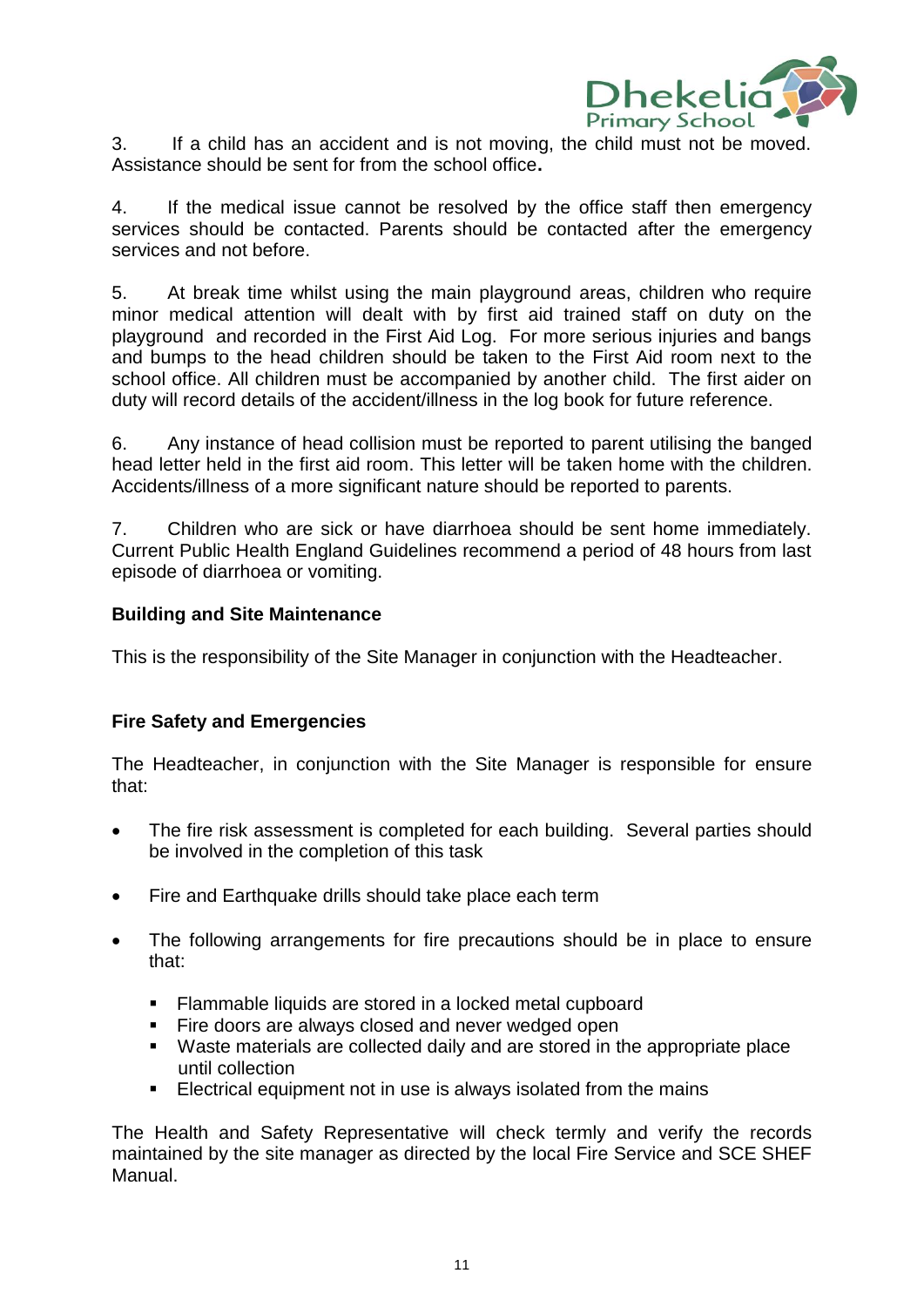

# **Security**

The school has adopted a signing in systems and issues visitors' badges to authorised visitors. Dhekelia Primary School has an electronic key pad entry system on the front door. There is a single point of access for all visitors to the site (school office) and contractors to the Site Manager's office. Currently access to the school is controlled by an electronic gate system between the car park and the main site.

Such measures enable the school to be secure and safeguard staff and students against the risks of unauthorised entry to the buildings.

#### **Risk Assessment**

1. The Management of Health and Safety at Work Regulations require employers to undertake suitable and sufficient risk assessments. However, the Regulations do not necessarily require the elimination of all risk but employers are required to protect people so far as reasonably practicable. Part of this protection involves an informed, rational and structured evaluation of the risks presented by working practices and/or the working environment. The MoD through its Line Managers is legally required to assess the risks in the workplace so that an effective plan to control the risks can be put in place.

2. A risk assessment is nothing more than a careful examination of what, in your workplace or processes could cause harm so that you can weigh up whether you have taken enough precautions or whether you could do more to reduce the risk to a lower level. In MOD Schools the responsibility for ensuring risk assessments are conducted lies with Line Management. The task is often delegated to another member of staff but it must be understood that the responsibility for ensuring all risks have been assessed cannot be delegated.

3. The person conducting the assessment must be competent. This means they must have understanding of the risk assessment process as well as knowledge of the task they are assessing. This will often mean that it will take involvement from more than one person. For example, if an assessor has competence in conducting assessment but little competence in the task then an assessment will need to be conducted in conjunction with an expert in that field.

4. In order to conduct a risk assessment successfully it is necessary to understand the difference between a hazard and a risk:

- a. A Hazard can be defined as something with the potential to cause harms e.g. a moving vehicle.
- b. The Risk is the likelihood of harm occurring when in contact with the hazard and weighed against the potential consequences. e.g. if a child is hit by a moving vehicle the risk is that they will be killed/seriously injured and with no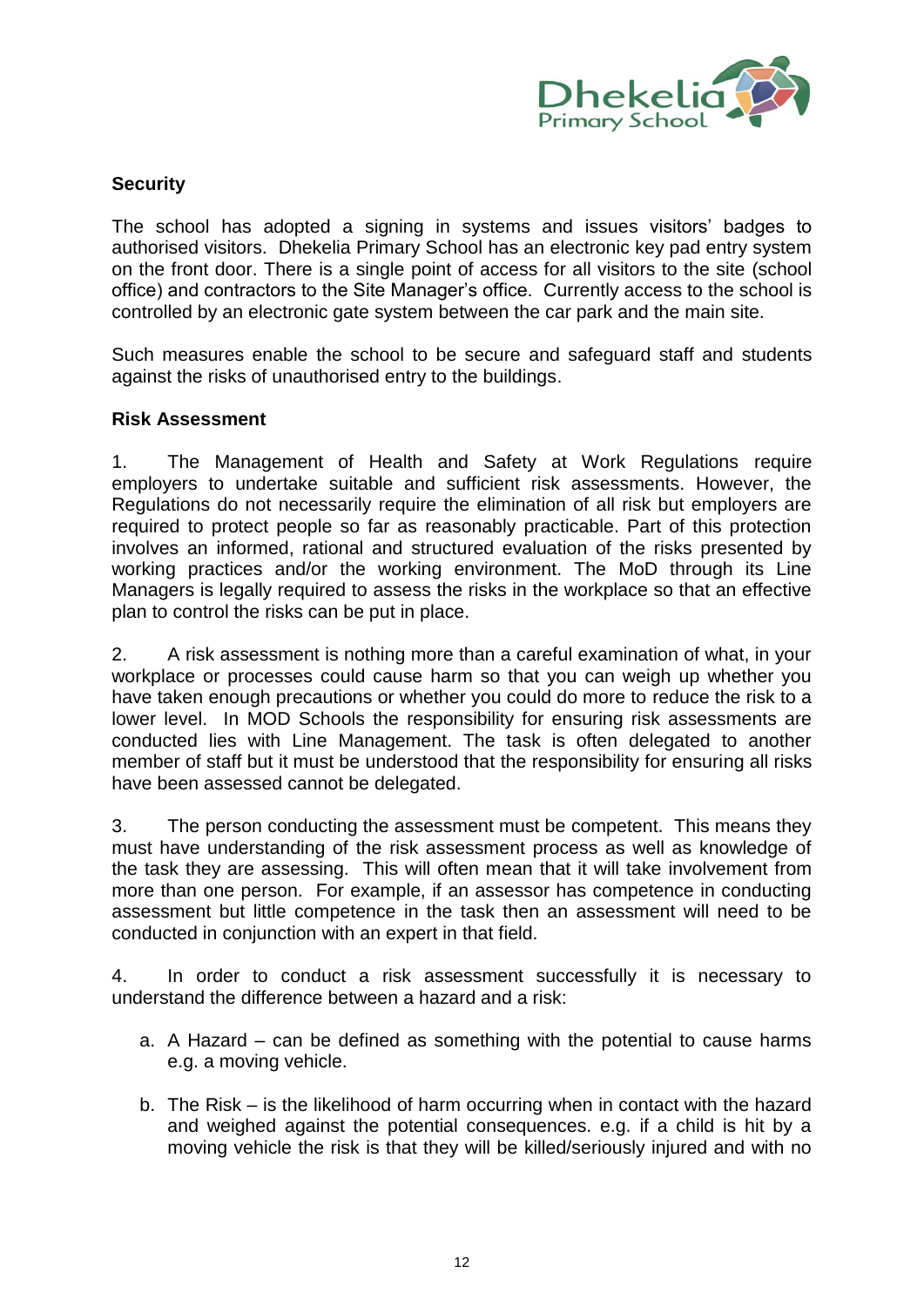

control measures in place to protect them from the hazard that is very likely to happen and therefore clearly a high risk.

5. Risk assessment is a subjective but logical process which can be broken down into 5 Steps:

- a. Step 1 Identify the hazard:
	- Review the task and or work area, talk with the persons involved and identify any hazards. Assessment is not limited to normal work activities. Open days, displays etc if organised by a School or department or taking place on MOD property or using MOD owned equipment, shall be subject to risk assessment. Remember to include hazards arising from normal activities and the potential hazards if things go wrong. Focus on the reasonably foreseeable (that is an event that can logically be predicted to occur and which could result in harm) not remote possibilities. Tasks/activities that pose trivial safety consequences should not be subject to risk assessment.
	- It is important to remember that an effective risk assessment looks at the whole activity not individual hazards.
- b. Step 2 Decide who might be harmed and how:
	- For each hazard establish who might be harmed, it will help to identify the best way to manage the risk. This does not mean listing everyone by name, but rather identifying groups of people, e.g. staff in rest rooms, visitors, members of the public etc.
	- In each case decide how they might be harmed, i.e. what type of injury or ill health might occur. For example, stores personnel may suffer back injury from repeated lifting of boxes.
	- Some workers have particular requirements, e.g. new and young workers, women of child-bearing age, new or expectant mothers and people with disabilities may be at particular risk.
	- Shared workplaces present particular problems. Risk assessments should consider the effect of the activity on other workers. Line Managers should also ensure that they are familiar with the risk assessments produced by other groups within the workplace that may affect their staff.
- c. Step 3 Evaluate the risks and decide on precautions
	- Evaluating the risk is a subjective process which becomes easier with experience.
	- If the product of the hazard severity and likelihood of occurrence is 1 or 2, then the item being assessed is categorised as Low risk. Similarly if the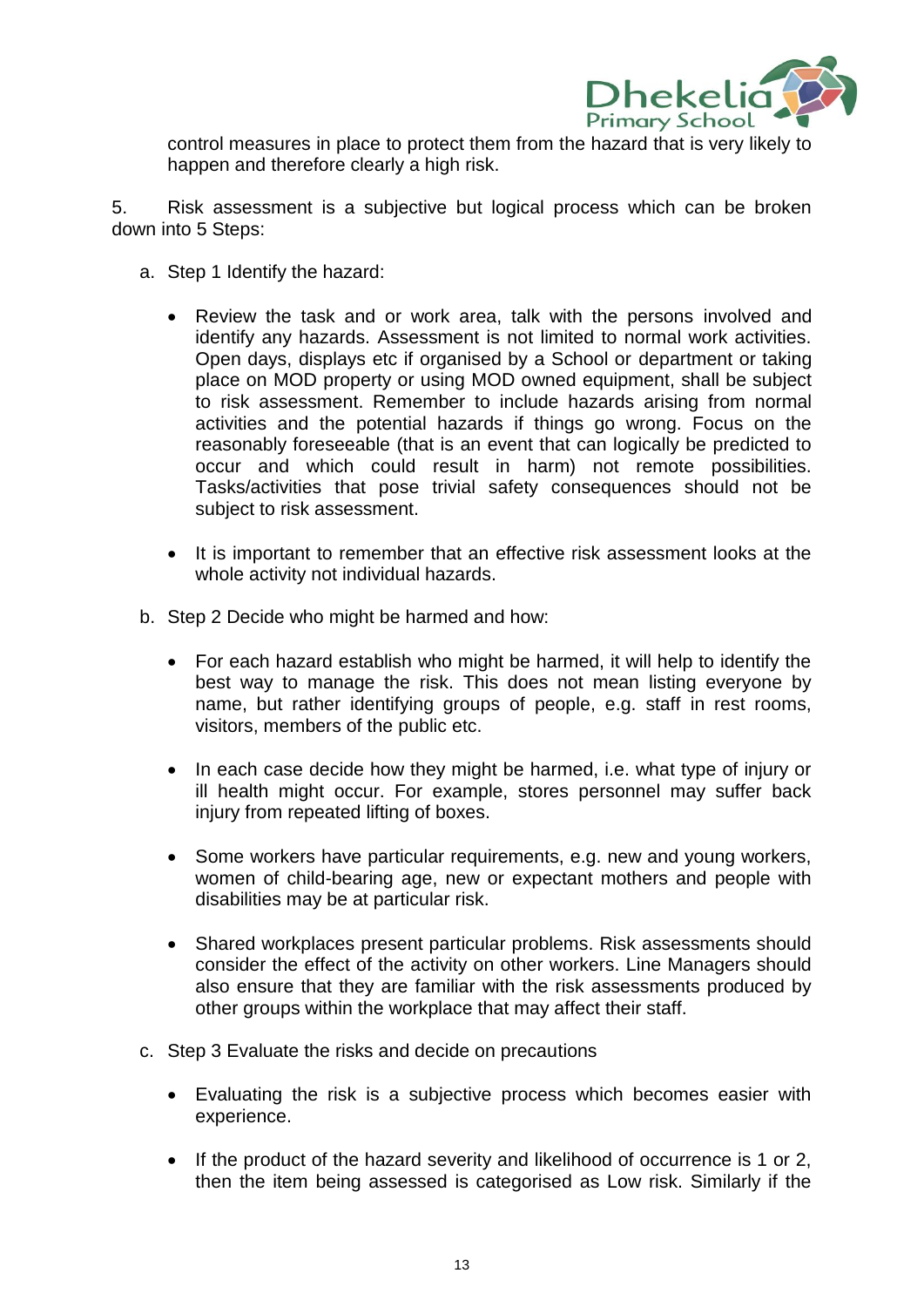

score is 3 or 4 then the risk category is Medium while scores of 6 or 9 signify a High risk category. When recording the Risk Rating include the individual "Likelihood" and "Consequence" scores, this allows resources to be targeted at the right areas.

- The legal requirement for most health and safety regulations is to reduce the risk of harm so far as is reasonably practicable. The level of acceptable risk is dependent on circumstances, e.g. the perceived risks of working in an office environment are different to those of working in a military front line hostile environment. It is the Line Managers responsibility to decide when the level of risk is acceptable, a well-constructed risk assessment will aid in this decision.
- The first step in evaluating the risk is to establish what controls are currently in place, it is important that this is based on what is actually being done not what is thought to be done. The second step is to decide whether anything else can and needs to be done, this could involve the introduction of additional control measures or better implementation of existing control measures.
- If the need for additional control measures is identified their implementation needs to be managed, this will require identification of ownership and the setting of implementation dates. Large numbers of additional control measures should be addressed in priority order, the most affective being implemented first. Once additional controls have been identified the risk rating is to be recalculated and recorded in the "Residual Risk" column. If existing controls are considered adequate the "Additional Controls" section of MOD Form5010a should be marked "Controls Adequate".
- When assessing risks the following points should be considered:
	- 1. Can the hazards be eliminated altogether?
	- 2. Can the risks be controlled so that harm is 'most unlikely'?
	- 3. Is there a less risky option?
	- 4. Can access to the hazard be eliminated or reduced e.g. barriers, guards etc?
	- 5. Can the work be reorganised to eliminate or reduce the risks?
	- 6. Is additional welfare facilities required e.g. first aid or washing facilities for removal of contaminates?
	- 7. Is Personal Protective Equipment (PPE) required? The use of PPE is a last resort and should not be preferred to other forms of risk elimination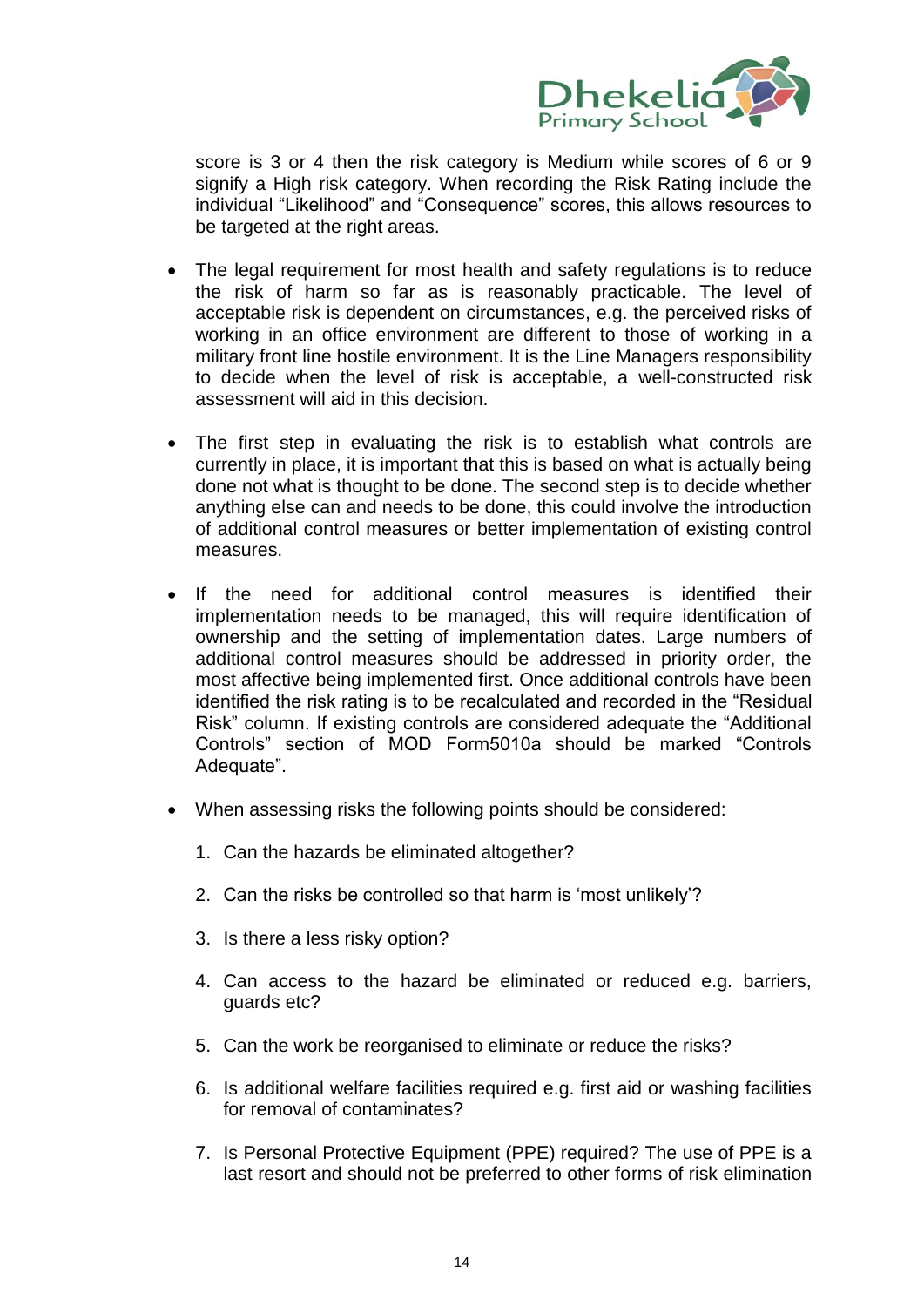

or reduction. It should also not be used as a single control measure but only in conjunction with other control measures.

- d. Step 4 Record your findings and implement them:
	- On completion of the risk assessment the details must be recorded and the assessment brought to the attention of all those who are at risk or are responsible for implementing the control measures.
	- The recording of the risk assessment shall be clear and concise; it is to be easily read with the minimum use of acronyms.

The most important part of any risk assessment is effective implementation of the control measures. Once implemented Line Management is to ensure that the control measures remain effective and that staff are compliant with the risk assessment requirements.

- e. Step 5 Review your assessment and update if necessary:
	- Risk assessments are to be regularly reviewed to ensure they remain suitable and sufficient.

A review is to be conducted:

- 1. Annually.
- 2. If there is reason to doubt the effectiveness of the assessment.
- 3. Following an accident or near miss.
- 4. Following significant changes to the task, process, procedure or Line Management.
- 5. Following the introduction of more vulnerable personnel, e.g. persons who are not familiar with the process, task or environment, persons who may have special needs.
- If following review there are no changes to be made to the assessment, the Line Manager is to sign and date the original assessment confirming that it is suitable and sufficient.

#### **Manual Handling**

Staff, pupils and other school users should only attempt to lift and carry objects if confident to do so. Please inform the School office if an object needs moving and help is required. All staff are responsible for reading the manual handling guidance held in the School office and following these guidelines. Wherever reasonably practicable, procedures and practices should be changed to eliminate or otherwise reduce manual handling tasks.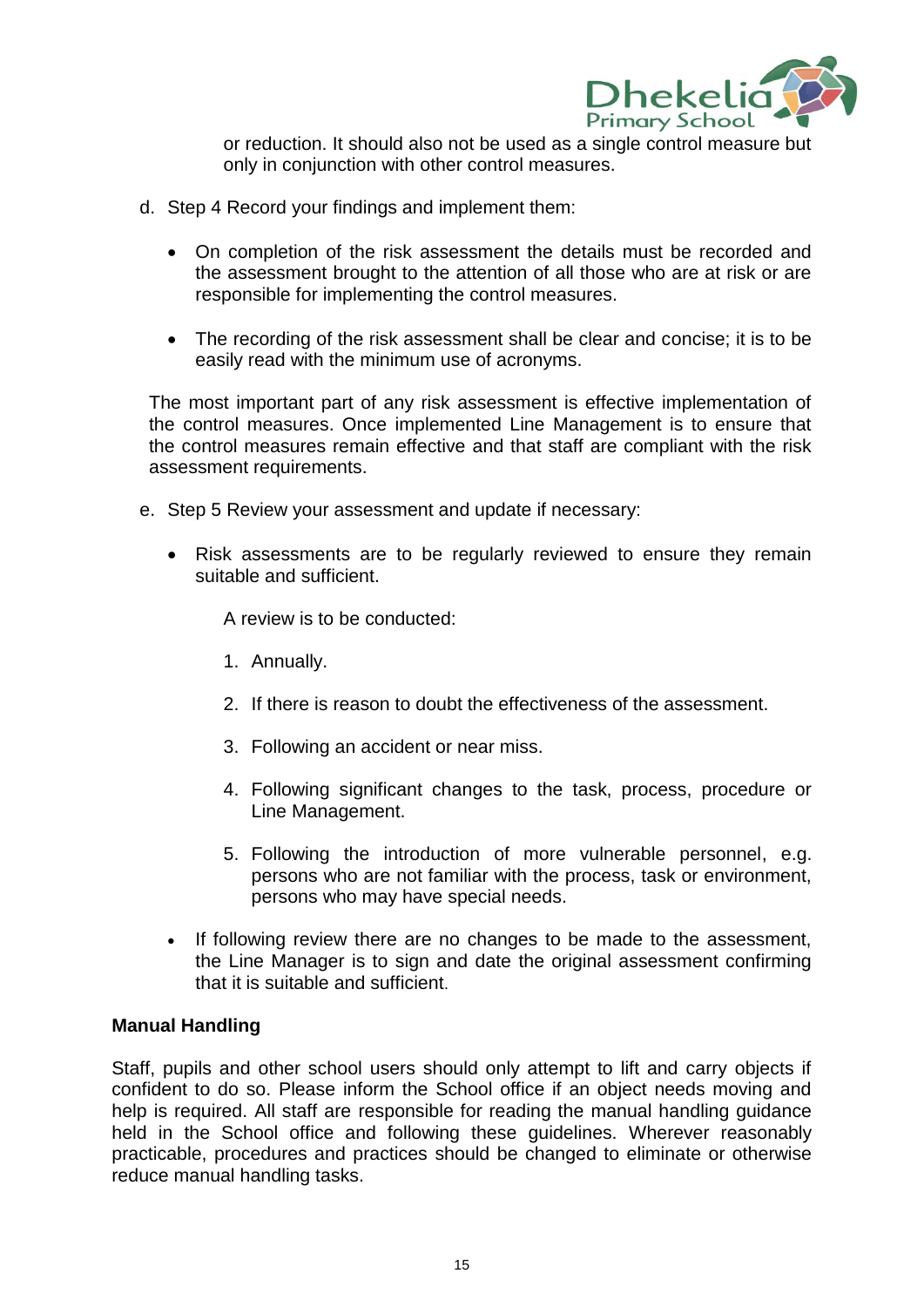

# **Working at Height**

All staff are responsible for reading the Working at Height guidance held in the School office and following these guidelines.

# **Slips and Trips**

**It is a staff member's responsibility to report any slip and trip hazard to the Site Manager and the School Office and effectively cone off an area so that no accident occurs. Please be aware that this is everyone's responsibility**.

# **Display Screen Equipment**

1. Display Screen Equipment (DSE) users who have static workstations and use laptops and iPads must complete their own DSE risk assessment annually. These should be reviewed by the Health and Safety Representative and the line manager.

2. Staff, pupils and other school users must make all reasonable efforts not to look directly into the beam of an overhead projector.

#### **Machinery and Work Equipment**

All new machinery and work equipment should be selected through assessment to ensure that it is appropriate for the intended purpose. All such equipment must be maintained in safe working order.

#### **Educational Visits**

MOD believes that students can derive immense educational benefit by taking part in off-site visits. The knowledge and experience gained beyond the classroom can consolidate and extend the taught curriculum within it. Taking part in problem solving, decision-making and residential experiences both at home and abroad can enhance the development of personal and social skills.

An Off-site Visit is defined as pupils going 'beyond the school gates' to pursue an activity organised by the school. Activities may take place during or after the school day, at weekends or in school holidays and will have an educational basis

Where a member of staff propose to arrange an off-site activity the approval of the Headteacher who is the Educational Visits Coordinator (EVC) must be obtained before any commitment is made on behalf of the school. Sufficiently detailed proposals must be provided by the member of staff to allow for an informed decision to be made.

Visits will fall into a 3 Category approval / monitoring process: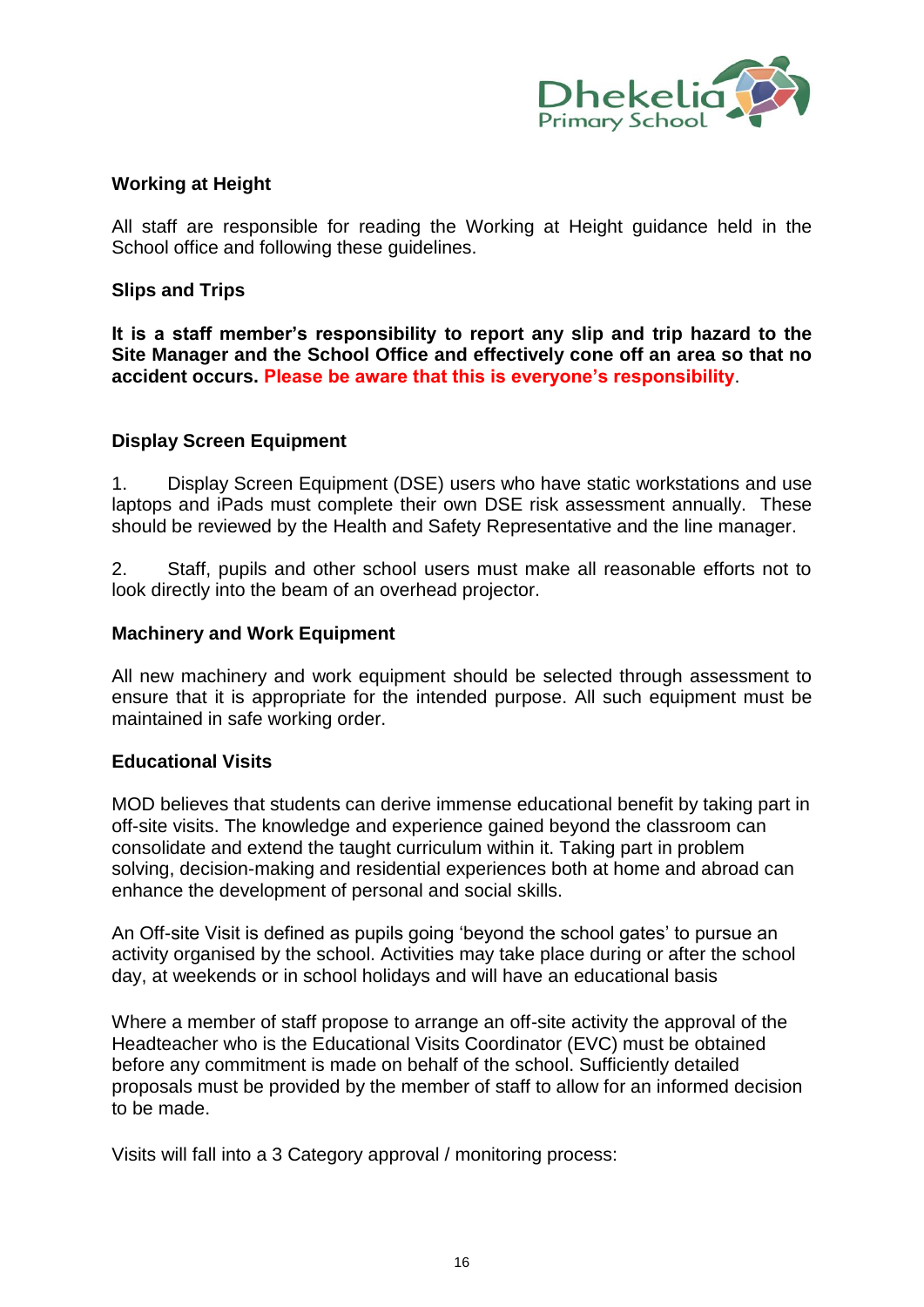

Category A – visits vetted at school level only Category B – visits over which MOD Schools need to keep a watching brief Category C – visits for which MOD Schools must be asked to approve at the outset of planning

Where the off-site visit involves high-risk activities, the group being away for a period of more than 24 hours, an overnight stay, an activity on or near water or a journey by sea or air, the Head teacher/EVC will seek the approval of the Outdoor Education Adviser before sanctioning the activity. All staff should refer to the SCE (MOD Schools) Outdoor Educational Visits Policy 2005 which is currently the most recent document provided by our local authority.

# **Play Equipment**

The school play equipment is to be checked regularly by the site manager and inspected monthly by CSP as part of the DIO contract. The Site Manager is responsible for ensuring that all inspection visits are logged and recorded. Those records to are to be annually verified by the Health and Safety Representative.

#### **Lone Working**

All staff are responsible for reading the Lone Working Risk Assessment and associated policy which is held in the School office and available on the computer network and following the control measures.

All staff are to make themselves aware of the appropriate procedures for contacting emergency services within the ESBA. **All staff to be aware that 112 is the emergency number and that when requesting a service the caller must state the location is on the Eastern Sovereign Base Area (ESBA).**

#### **Information and Training**

Staff will be provided with appropriate information and training to enable then to undertake and supervise school activities. Examples of such activities include the safe use of substances, machines and other items of work equipment. Any specialist safety training requirements should be identified through training needs analysis, prioritised and costed to allow appropriate allocation of the school's training budget.

# **Personal Protective Equipment**

1. The cleaning of PPE is vital to protect against illness and disease. Simple cleaning can be carried out by the user but more complex cleaning requirements must be carried out professionally. Where PPE is shared e.g. safety goggles for pupils, these items must be cleaned after use. This will prevent the transfer of infections from one person to another e.g. conjunctivitis.